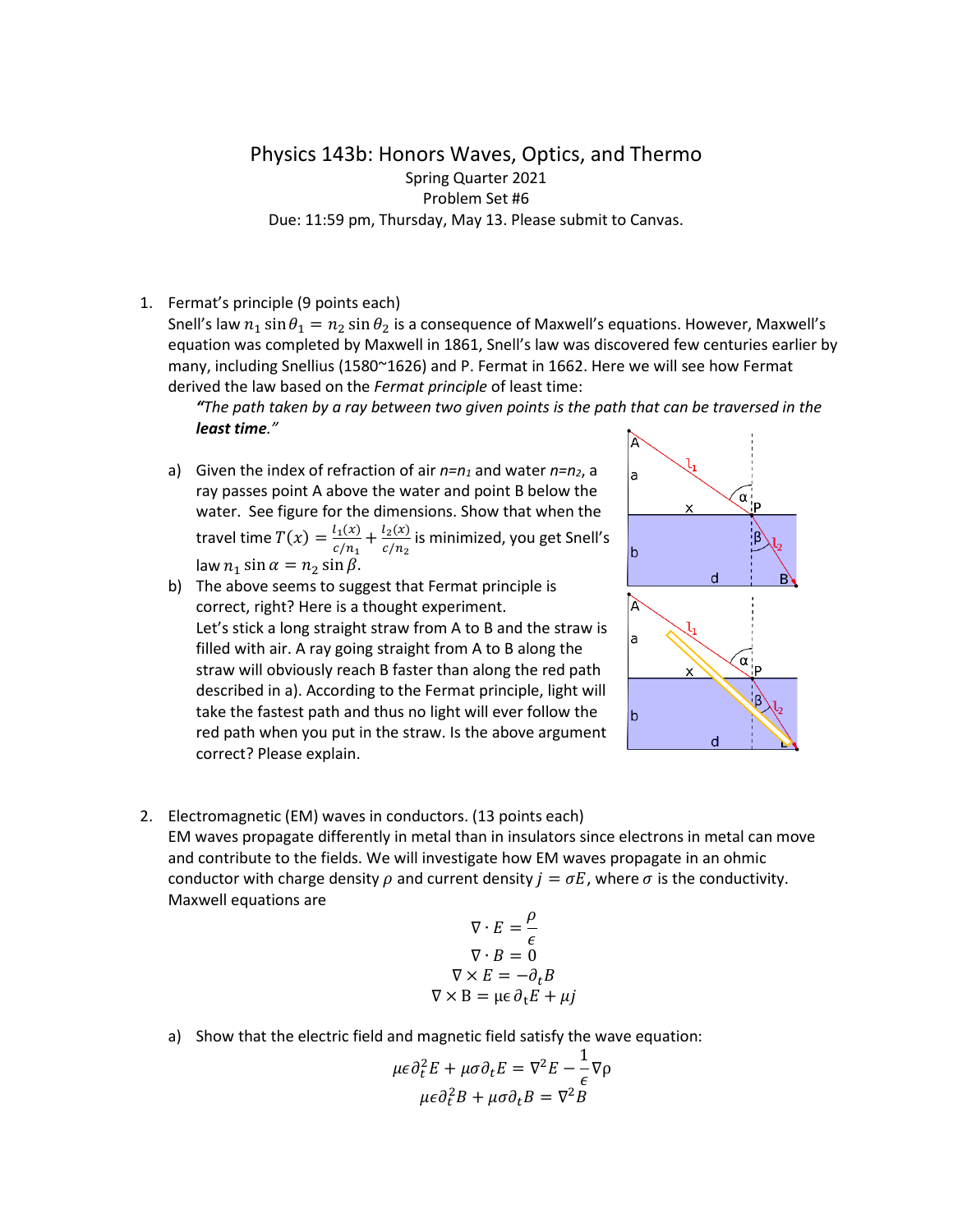b) Assume there is no free charge  $\rho = 0$ , show that the solution of an EM wave propagating in the z direction can be written as

 $(z,t) = E_0 e$  $-\frac{z}{z_0}e^{ik(z-v_pt)},$ 

where  $z_0 \geq 0$  is called the skin depth and determines the how far the field can penetrate into the conductor, and  $v_p$  is the phase velocity of the wave. Show that they are given by

$$
v_p = \frac{\omega}{k} = \sqrt{\frac{2}{\mu \epsilon (1 + \sqrt{1 + \frac{\sigma^2}{\omega^2 \epsilon^2}})}}\n\nz_0 = \frac{2}{v_p \mu \sigma}.
$$

(Hint: You may consider the conductor occupies the space  $z \geq 0$  and the light propagates toward the conductor from  $z = -\infty$  toward the origin  $z = 0$ .) (Hint: You may assume the ansatz  $E = e^{i(kz - \omega t)}$ , where  $\tilde{k} = k + i/z_0$  combines k and  $z_0$  which may simplify your calculation. Other ansatzes should work just as well.)

- c) The above result shows lots of weird properties about waves in conductors. First of all, the waves propagate in a conductor at a very different speed than in an insulator with the same  $\mu$  and  $\epsilon$ , where the velocity is  $v_p = v_g = \frac{1}{\sqrt{\mu \epsilon}} \equiv \frac{c}{n}$ . Show that the In a good conductor with conductivity  $\sigma \gg \omega \epsilon$ , the phase velocity is much slower than  $\frac{c}{n}$  and is approximately  $v_p \approx$  $\frac{c}{n}\sqrt{\frac{2\omega\epsilon}{\sigma}}$  and the group velocity is about twice  $v_g\approx 2v_p$ . How fast does light (say, wavelength=500nm in vacuum) propagate in aluminum ( $\sigma = 3.8 \times \frac{10^7}{\Omega m}$ ,  $\epsilon \approx \epsilon_0$ ) and how deep can it penetrate into the metal?
- d) Radiation intensity is given by the Poynting vector  $< S(z,t)> = \frac{1}{\mu} < E(z,t) \times B(z,t) >_t =$  $\frac{1}{1}$  $\frac{1}{2\mu v_p}E^2 = I_0 e^{-2z/z_0}$ . Household microwave oven operates at about 1kW with frequency  $\frac{\omega}{2\pi}$  =2 GHz and about 40 cm in size. Such radiation can in principle penetrates through the door and affects human. If the door is made of an aluminum foil of 0.1 mm in thickness. Estimate (order of magnitude) the leakage power and compare your result to the sunlight radiation and 1,367 W/m<sup>2</sup> and the FCC microwave regulation limit of 160W/m<sup>2</sup>.

(Hint: Standard microwave oven doors use thicker metal mesh with thickness > 0.7 mm.)